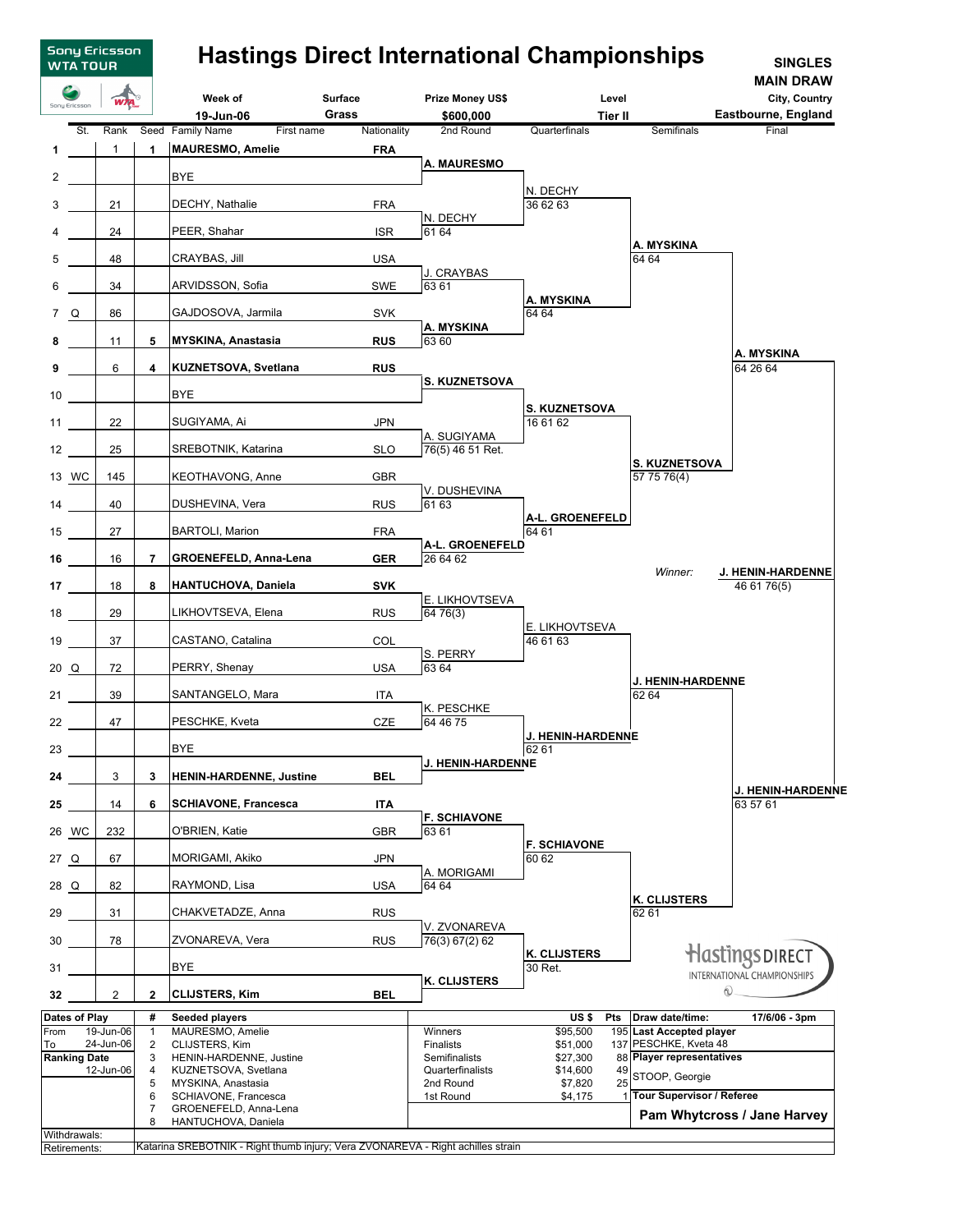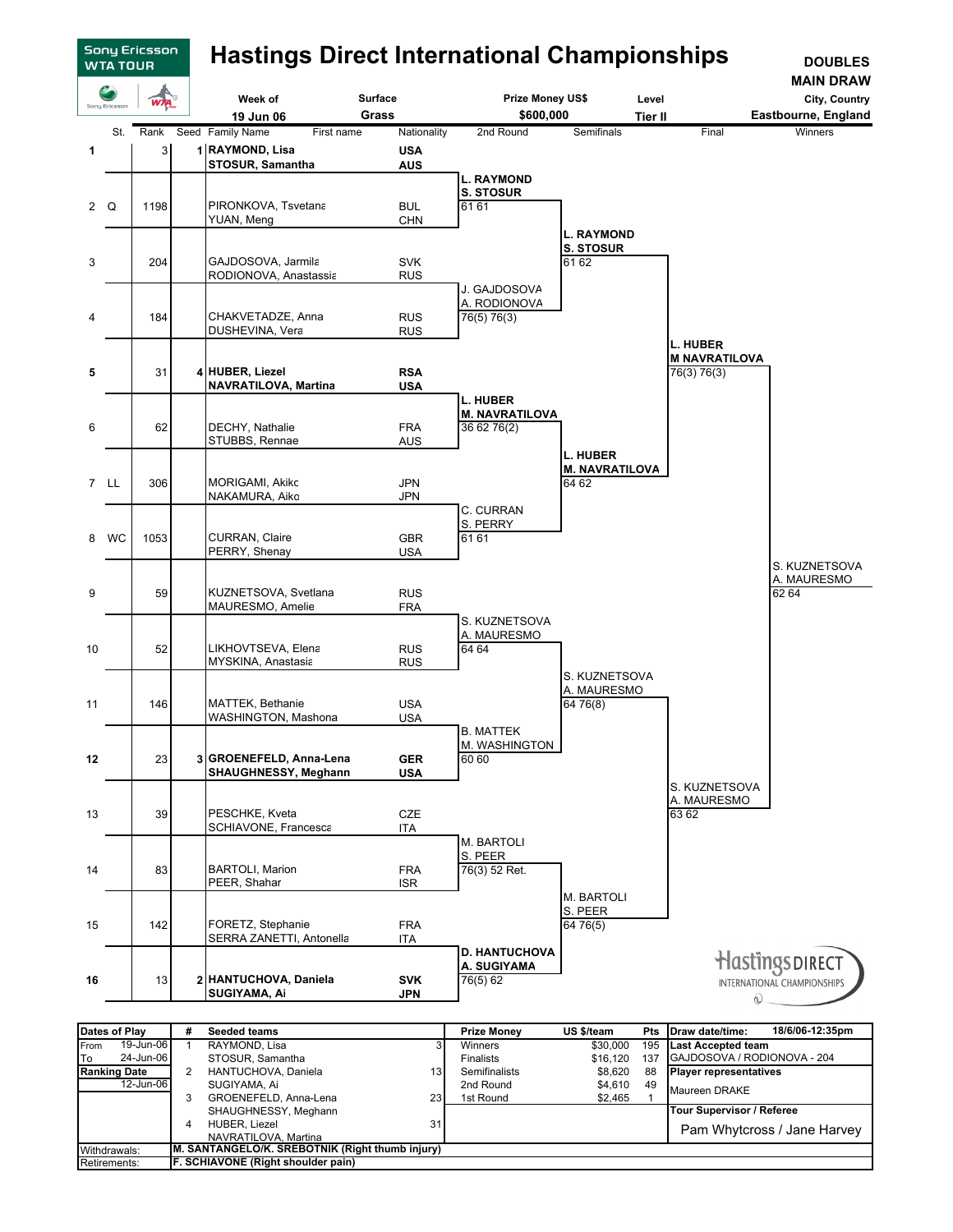## **Hastings Direct International Championships**

Sony Ericsson<br>WTA TOUR

**SINGLES QUALIFYING DRAW**

|      |                     |           |                | Week of<br>19-Jun-06                                         | <b>Surface</b><br>Grass | <b>Prize Money US\$</b><br>\$600,000 | Level<br>Tier II                | <b>QUALIFYING DRAW</b><br>City, Country<br>Eastbourne, England |
|------|---------------------|-----------|----------------|--------------------------------------------------------------|-------------------------|--------------------------------------|---------------------------------|----------------------------------------------------------------|
|      | St.                 | Rank      |                | Seed Family Name<br>First name                               | Nationality             | 2nd Round                            | Finals                          | Qualifiers                                                     |
| 1    |                     | 52        | 1              | <b>STOSUR, Samantha</b>                                      | <b>AUS</b>              |                                      |                                 |                                                                |
| 2    |                     | 96        |                | SERRA ZANETTI, Antonella                                     | <b>ITA</b>              | <b>S. STOSUR</b><br>61 62            |                                 |                                                                |
| 3    |                     | 130       |                | <b>BRANDI, Kristina</b>                                      | <b>PUR</b>              |                                      | <b>S. STOSUR</b><br>46 76(6) 64 |                                                                |
| 4    | WC                  | 297       |                | SOUTH, Melanie                                               | <b>GBR</b>              | K. BRANDI<br>61 61                   |                                 |                                                                |
| 5    |                     | 84        |                | FORETZ, Stephanie                                            | <b>FRA</b>              |                                      |                                 | J. GAJDOSOVA<br>75 64                                          |
| 6    |                     | 86        |                | GAJDOSOVA, Jarmila                                           | <b>SVK</b>              | J. GAJDOSOVA<br>62 64                |                                 |                                                                |
| 7    |                     | 121       |                | VOSKOBOEVA, Galina                                           | <b>RUS</b>              | G. VOSKOBOEVA                        | J. GAJDOSOVA<br>75 62           |                                                                |
| 8    |                     | 76        | $\overline{7}$ | <b>CZINK, Melinda</b>                                        | <b>HUN</b>              | 63 62                                |                                 |                                                                |
| 9    |                     | 56        | $\mathbf{2}$   | NAKAMURA, Aiko                                               | <b>JPN</b>              | E. BIRNEROVA                         |                                 |                                                                |
| 10   |                     | 122       |                | BIRNEROVA, Eva                                               | CZE                     | 6175                                 | M. RUUTEL                       |                                                                |
| 11   |                     | 198       |                | RUUTEL, Margit                                               | <b>EST</b>              | M. RUUTEL                            | 76(5) 67(5) 61                  |                                                                |
|      | 12 ALT              | 239       |                | UBEROI, Neha                                                 | <b>USA</b>              | 62 62                                |                                 | A. MORIGAMI                                                    |
| 13   |                     | 85        |                | PIRONKOVA, Tsvetana                                          | <b>BUL</b>              | E. GAGLIARDI                         |                                 | 75 63                                                          |
| 14   |                     | 123       |                | GAGLIARDI, Emmanuelle                                        | SUI                     | 57 75 64                             | A. MORIGAMI                     |                                                                |
|      | 15 WC               | 637       |                | STOOP, Georgie                                               | <b>GBR</b>              | <b>A. MORIGAMI</b>                   | 62 63                           |                                                                |
| 16   |                     | 67        | 5              | <b>MORIGAMI, Akiko</b>                                       | <b>JPN</b>              | 60 60                                |                                 |                                                                |
| 17   |                     | 61        | 3              | <b>SUCHA, Martina</b>                                        | <b>SVK</b>              |                                      |                                 |                                                                |
| 18   |                     | 113       |                | REZAI, Aravane                                               | <b>FRA</b>              | <b>M. SUCHA</b><br>6475              |                                 |                                                                |
|      | 19 WC               | 257       |                | BORWELL, Sarah                                               | <b>GBR</b>              |                                      | <b>M. SUCHA</b><br>61 62        |                                                                |
| 20   |                     | 126       |                | POUTCHEK, Tatiana                                            | <b>BLR</b>              | T. POUTCHEK<br>62 63                 |                                 |                                                                |
| 21   |                     | 111       |                | OSTERLOH, Lilia                                              | <b>USA</b>              |                                      |                                 | <b>S. PERRY</b><br>62 62                                       |
| 22   |                     | 106       |                | RODIONOVA, Anastassia                                        | <b>RUS</b>              | A. RODIONOVA<br>63 62                |                                 |                                                                |
| 23   |                     | 131       |                | PERIANU, Anda                                                | <b>ROM</b>              |                                      | <b>S. PERRY</b><br>61 41 Ret.   |                                                                |
| 24   |                     | 72        | 6              | PERRY, Shenay                                                | <b>USA</b>              | <b>S. PERRY</b><br>62 61             |                                 |                                                                |
| 25   |                     | 64        | 4              | LAINE, Emma                                                  | <b>FIN</b>              |                                      |                                 |                                                                |
|      | 26 WC               | 279       |                | O'DONOGHUE, Jane                                             | <b>GBR</b>              | <b>E. LAINE</b><br>64 63             |                                 |                                                                |
| 27   |                     | 103       |                | SAVCHUK, Olga                                                | <b>UKR</b>              |                                      | O. SAVCHUK<br>64 46 61          |                                                                |
| 28   |                     | 105       |                | MATTEK, Bethanie                                             | <b>USA</b>              | O. SAVCHUK<br>62 46 76(4)            |                                 |                                                                |
| 29   |                     | 99        |                | WASHINGTON, Mashona                                          | <b>USA</b>              |                                      |                                 | L. RAYMOND<br>62 63                                            |
| 30   |                     | 114       |                | HSIEH, Su-Wei                                                | <b>TPE</b>              | M. WASHINGTON<br>36 62 64            |                                 |                                                                |
| 31   |                     | 93        |                | YUAN, Meng                                                   | <b>CHN</b>              |                                      | <b>L. RAYMOND</b><br>62 62      | Hastings direct<br>INTERNATIONAL CHAMPIONSHIPS                 |
| 32   |                     | 82        | 8              | <b>RAYMOND, Lisa</b>                                         | <b>USA</b>              | <b>L. RAYMOND</b><br>62 61           |                                 |                                                                |
|      | Dates of Play       |           | #              | <b>Seeded players</b>                                        |                         | <b>Prize Money</b>                   | US\$<br><b>Pts</b>              | 16/6/2006 - 5pm<br>Draw date/time:                             |
| From |                     | 17-Jun-06 | $\mathbf{1}$   | STOSUR, Samantha                                             |                         | Qualifiers                           | 11.75                           | <b>Last Accepted player</b>                                    |
| To   |                     | 19-Jun-06 | $\overline{c}$ | NAKAMURA, Aiko                                               |                         | Finalists                            | \$2,230<br>6.75                 | RUUTEL, Margit - 198                                           |
|      | <b>Ranking Date</b> |           | 3              | SUCHA, Martina                                               |                         | 2nd Round                            | \$1,195<br>4                    | <b>Player representatives</b>                                  |
|      |                     | 12-Jun-06 | 4<br>5         | LAINE, Emma<br>MORIGAMI, Akiko                               |                         | 1st Round                            | \$640<br>$\mathbf{1}$           | REZAI, Aravane                                                 |
|      |                     |           | 6              | PERRY, Shenay                                                |                         |                                      |                                 | <b>Supervisor / Referee</b>                                    |
|      |                     |           | $\overline{7}$ | CZINK, Melinda                                               |                         |                                      |                                 | WHYTCROSS, Pam / HARVEY, Jane                                  |
|      | Withdrawals:        |           | 8              | RAYMOND, Lisa<br>Meilen TU - playing Semi Finals, Birmingham |                         |                                      |                                 |                                                                |
|      | Retirements:        |           |                | Anastassia RODIONOVA - Left leg pain                         |                         |                                      |                                 |                                                                |